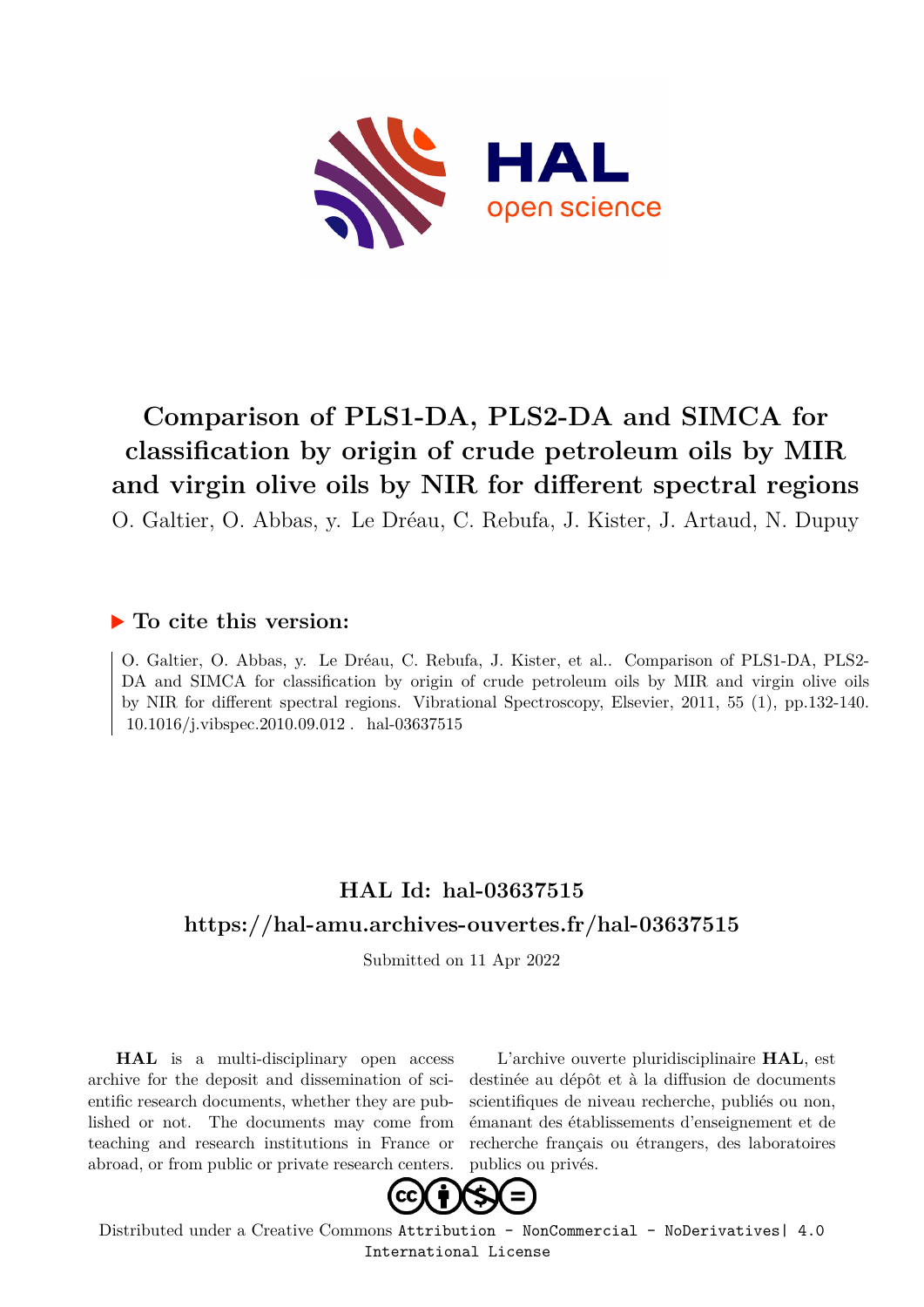## Comparison of PLS1-DA, PLS2-DA and SIMCA for classification by origin of crude petroleum oils by MIR and virgin olive oils by NIR for different spectral regions

O. Galtier, O. Abbas, Y. Le Dréau, C. Rebufa, J. Kister, J. Artaud, N. Dupuy<sup>∗</sup>

ISM2, UMR 6263, équipe AD2EM, groupe Systèmes Chimiques Complexes, case 451, Université d'Aix-Marseille III, 13397 Marseille cedex 20, France

Keywords: Classification Discriminant analysis PLS-DA SIMCA Variable selection Infrared Crude petroleum oils Virgin olive oils

#### **ABSTRACT**

This study compares results obtained with several chemometric methods: SIMCA, PLS2-DA, PLS2-DA with SIMCA, and PLS1-DA in two infrared spectroscopic applications. The results were optimized by selecting spectral ranges containing discriminant information. In the first application, mid-infrared spectra of crude petroleum oils were classified according to their geographical origins. In the second application, near-infrared spectra of French virgin olive oils were classified in five registered designations of origins (RDOs). The PLS-DA discrimination was better than SIMCA in classification performance for both applications. In both cases, the PLS1-DA classifications give 100% good results. The encountered difficulties with SIMCA analyses were explained by the criteria of spectral variance. As a matter of fact, when the ratio between inter-spectral variance and intra-spectral variance was close to the  $F_c$  (Fisher criterion) threshold, SIMCA analysis gave poor results. The discrimination power of the variable range selection procedure was estimated from the number of correctly classified samples.

#### **1. Introduction**

Pure pattern recognition techniques are oriented in discriminated way among different groups of samples and operate by dividing the hyperspace in as many regions as the number of groups. So, if a sample is represented in the region of space corresponding to a particular category, it is classified as belonging to that category. In this case, each sample is always assigned to one and only one group [1]. These methods include Linear Discriminant Analysis (LDA) [2] and Partial Least-Squares Discriminant Analysis (PLS-DA) [3]. The principle of PLS-DA consists in a classical PLS regression where the response variable is binary and expresses a class membership. Therefore, PLS-DA does not allow attributing a sample to other groups than the ones first defined. As a consequence, all measured variables play the same role with respect to the class assignment. Actually, PLS latent variables are built to find a proper compromise between two purposes: describing the set of explanatory variables and predicting the response ones. A PLS-DA classification should well benefit from such a property in

the direction of building typologies with an intrinsic prediction power.

Another group of class-modeling techniques represents a different approach to pattern recognition, as it focuses on modeling the analogies among the elements of a class rather than on discriminating among the different categories. In these methods, each category is modeled separately. The objects in agreement with the model are considered as a member of the class, while objects not in agreement are rejected as non-members. When more than one class is modeled, three different situations can be encountered: each sample can be assigned to a single category, or represented by several categories or not be included in any category. In comparison with pure pattern recognition techniques, class-modeling tools offer at least two main advantages: it is in principle possible to recover samples which are not represented in any of the examined categories and which, as a consequence, can be either simply outlying observations or members of a new class not considered during the modeling stage. Moreover, as each category is modeled separately, any additional class can be added without recalculating the already existing class models. The most commonly used chemometric class-modeling technique is SIMCA (Soft Independent Modeling of Class Analogy) [4,5].

The range of study by supervised pattern recognition techniques is wide. Some recent reviews about applications of these chemometric techniques have been published: general reviews on

<sup>∗</sup> Corresponding author at: Université Paul Cezanne, Faculté des Sciences et Techniques de Saint Jérôme, Avenue escadrille Normandie Niemen, 13397 Marseille, France.

E-mail address: [nathalie.dupuy@univ-cezanne.fr](mailto:nathalie.dupuy@univ-cezanne.fr) (N. Dupuy).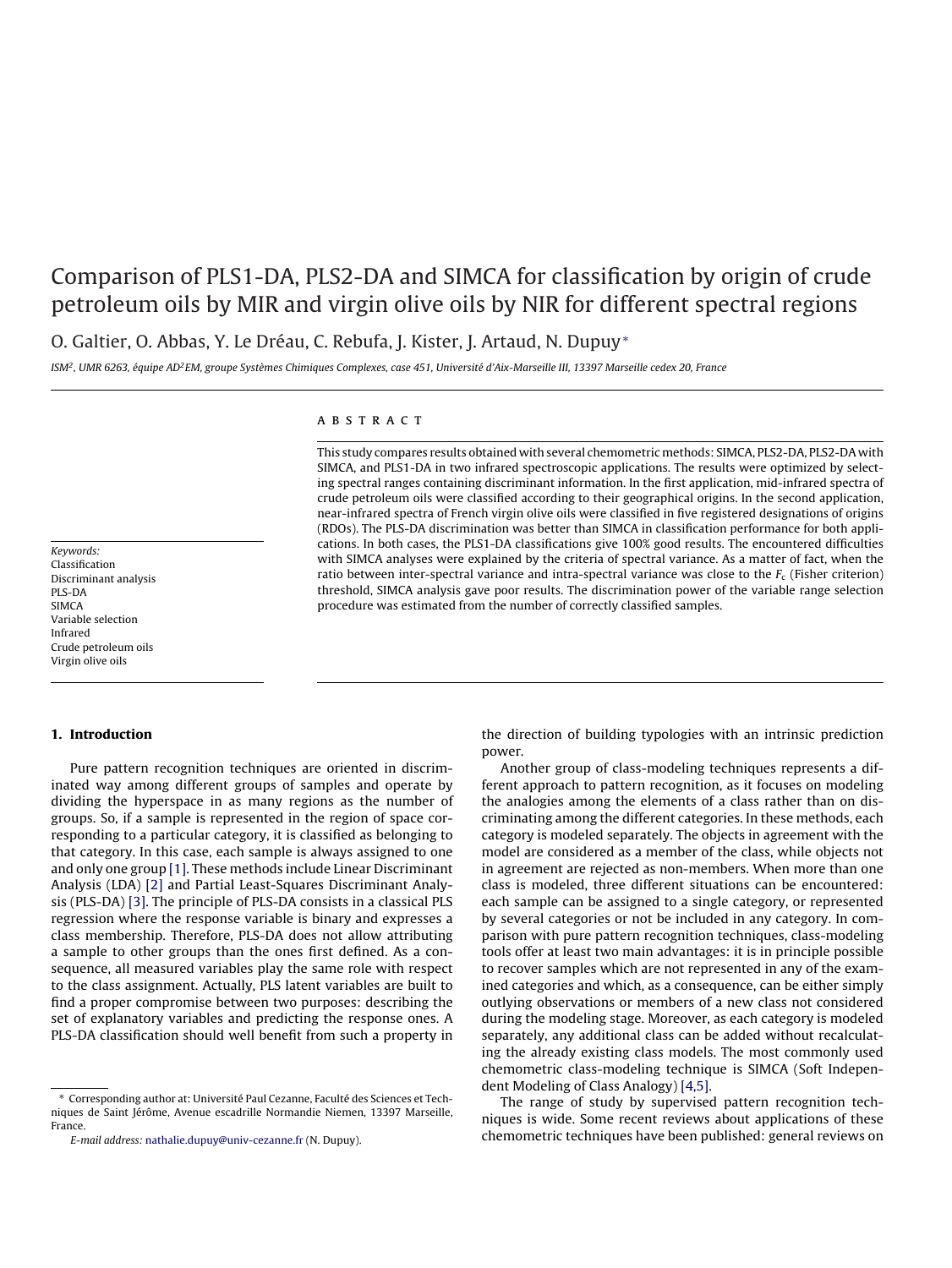geographical origin of foods [6,7] or reviews on source rock origin [8], wines [9], and honeys [10].

There have been many reports in the literature comparing the performance of different pattern recognition techniques on spectroscopic data [11-14]. The increase of pattern recognition techniques and pattern recognition applications led us to search the best method to be used.

The aim of this study was to compare the results obtained with SIMCA, PLS2-DA, PLS2-DA with SIMCA, and PLS1-DA in two applications, after optimization on the basis of spectral variance analysis. The first application concerns a classification of crude petroleum oils according to their geographical origins using midinfrared (MIR) spectroscopy. The second application is about the classification of French virgin olive oils in five registered designation of origin (RDOs) by near-infrared (NIR) spectroscopy.

#### **2. Experimental**

#### 2.1. Samples

#### 2.1.1. Crude petroleum oils

Crude petroleum oils (36 samples), from different fields, were analyzed by MIR spectroscopy to identify their geographical origins: Algeria (ALG),  $n = 11$ ; South America (S.A.),  $n = 7$ ; Equator (EQU),  $n = 11$ ; and Venezuela (VEN),  $n = 7$ . Five MIR spectra were recorded for each sample and models were performed on these five spectra per sample. Replicates have been collected following. Spectra have not been recording origin by origin to not bias chemometric treatments. Hence, a total of 180 spectra which were divided in two subgroups: the calibration ( $n = 23 \times 5 = 115$ ) set samples which were chosen to take into account all possible variations because of natural variations; and the prediction set samples ( $n = 13 \times 5 = 65$ ) which were randomly selected for each geographic origin. All the replicates of the same sample were used in the same set.

#### 2.1.2. Virgin olive oils

Commercial virgin olive oils (317 samples) were obtained from the French Inter-Professional Olive Oil Association (AFIDOL, Aixen-Provence, France) and from Service Commun des Laboratoires du ministère des finances français (SCL, Marseille, France). Samples were obtained from four successive crops (from 2003/2004 to 2006/2007). They came from five French RDOs: Aix-en-Provence  $(AP)$  n = 97, Haute-Provence (HP) n = 46, Nice (NI) n = 46, Nyons (NY)  $n = 41$ , and Vallée des Baux de Provence (VB)  $n = 87$ . Samples were analyzed by NIR spectroscopy. Spectra have not been recorded origin by origin, not to bias chemometric treatments.

The calibration set was made up of 225 samples chosen in order to take into account all possible variations because of natural variations among fatty acid and triacylglycerol compositions. The determination of fatty acid and triacylglycerol rates in these samples have been described in previous work [7]; fifty samples having the highest and the lowest fatty acid and triacylglycerol concentrations were chosen in calibration. The other samples were randomly selected. The prediction set was made up of 92 samples which were not selected in the calibration set. The years of harvest are not used as a criterion and all of them could be found in calibration and prediction sets.

#### 2.2. Spectroscopic techniques

#### 2.2.1. Mid-infrared spectroscopy

MIR spectra of each crude petroleum oils were recorded five times from 3400 to 700 cm<sup>-1</sup>, with 4 cm<sup>-1</sup> resolution and 100 scans on a Nicolet Avatar spectrometer equipped with a DTGS detector, an Ever-Glo source and a KBr/Germanium beam splitter. The spectrometer was placed in an air-conditioned room  $(21 \degree C)$ . Samples were deposited without preparation on a single bounce



**Fig. 1.** MIR normalized spectra of crude petroleum oils. Absorption bands:  $v_{=C-H}$ : 3052 cm<sup>-1</sup>;  $v_{as}$  CH<sub>3</sub>: 2952 cm<sup>-1</sup>;  $v_{as}$  CH<sub>2</sub>: 2922 cm<sup>-1</sup>;  $v_s$  CH<sub>2</sub>: 2853 cm<sup>-1</sup>;  $v_{c=c}$ : 1602 cm<sup>-1</sup>;  $\delta$ <sub>as</sub> C–H in CH<sub>3</sub> and CH<sub>2</sub> groups:1456 cm<sup>-1</sup>;  $\delta$ <sub>s</sub> C–H in CH<sub>3</sub> group: 1376 cm<sup>-1</sup>;  $\delta$ CH<sub>2</sub> in –(CH<sub>2</sub>)<sub>n, n > 3</sub>: 721 cm<sup>-1</sup>.

attenuated total reflection (ATR) cell provided with a diamond crystal. Air was taken as reference for the background spectrum before each sample. Between each spectrum, the ATR plate was cleaned in situ by scrubbing with ethanol solution and dried. Cleanliness was verified by a comparison between a new background spectrum and the previous background spectrum. The recorded spectra have been normalized after correction of the baseline by the instrument software OMNIC 4.1b (Thermo Nicolet). Each spectrum is constituted of 1402 points.

#### 2.2.2. Near-infrared spectroscopy

NIR spectra of each virgin olive oil were recorded with a Nicolet Antaris spectrometer interfaced to a personal computer using the software result integration 2.1 Thermo Nicolet 2.1. Virgin olive oil samples were filled into a 2 mm pathlength quartz cell directly sampled from the bottle without any chemical treatment. Spectra were recorded between 4500 and 10,000 cm−<sup>1</sup> at 4 cm−<sup>1</sup> resolution by co-adding 10 scans using double sided interferograms and an empty cell as a reference. The recorded spectra have been normalized by the UNSCRAMBLER software before chemometric applications. Each spectrum is constituted of 2853 points.

#### 2.3. Unsupervised pattern recognition

Principal Component Analysis (PCA) is an unsupervised pattern recognition and it is often the first step of exploratory data analysis to detect groups in the measured data. PCA models the directions of maximum variations in a data set by projecting as a swarm of points in a space defined by principal components (PCs). PCs describe, in decreasing order, the higher variations among the objects, and because they are calculated to be orthogonal to another one, each PC can be interpreted independently. That permits an overview of the data structure by revealing relationships between the objects as well as the detection of deviating objects. To find these sources of variations, the original data matrix is decomposed into the object space, the variable space, and the error matrix. The error matrix represents the variations not explained by the previously extracted PCs and is dependent on the problem definition [15,16]. The PCA algorithm is used with mean centered data.

#### 2.4. Supervised pattern recognition

#### 2.4.1. Soft Independent Modeling of Class Analogy Classification (SIMCA)

SIMCA is the most used of the class-modeling techniques. The SIMCA classification is a method based on disjoint PCA modeling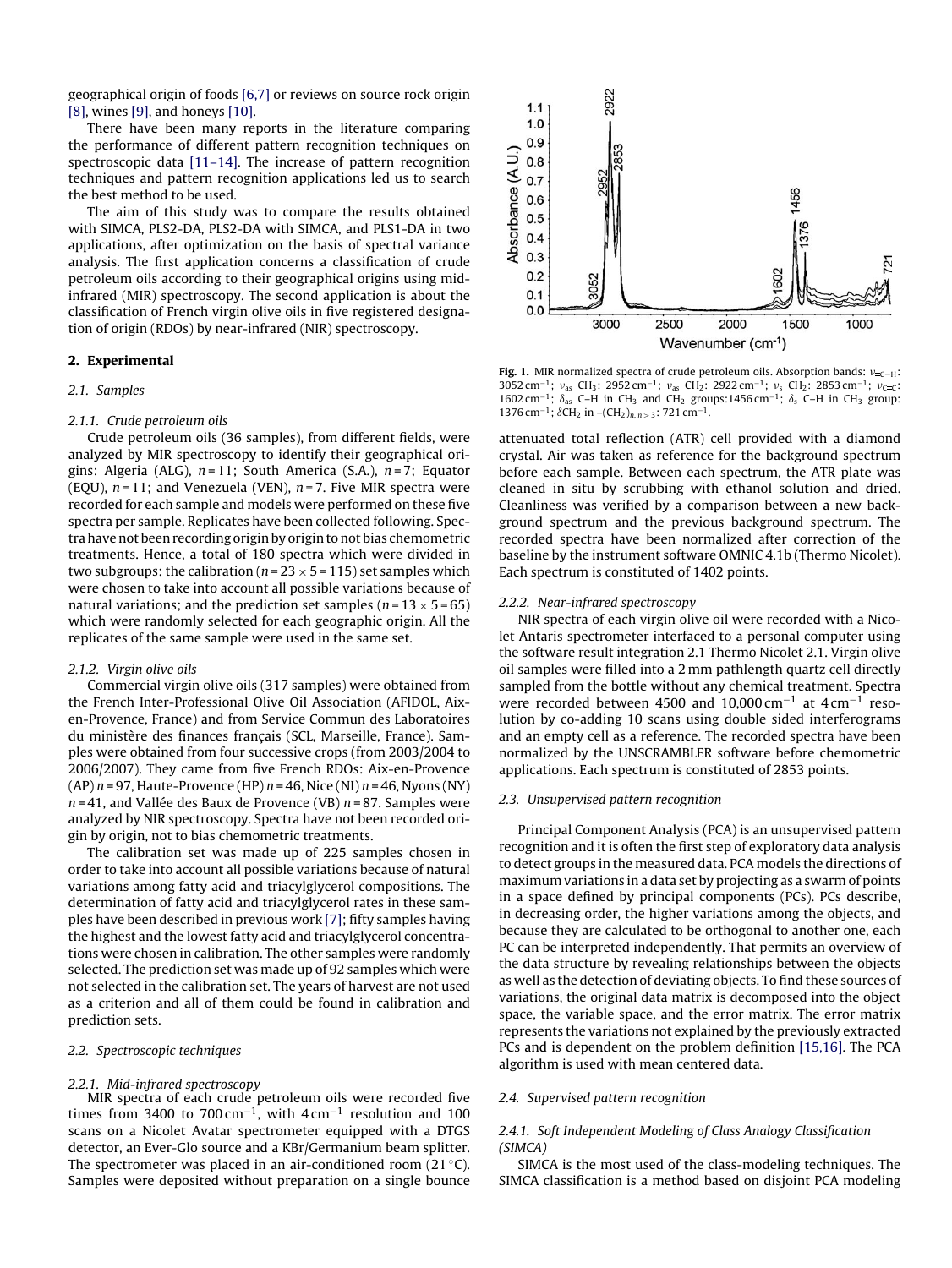

**Fig. 2.** PCA of the crude petroleum oil spectra on PC1 (53%) and PC2 (32%). ALG: Algeria; S.A.: South America; EQU: Equator; VEN: Venezuela.

realized for each class in the calibration set. Unknown samples are then compared to the class models and assigned to classes according to their analogy with the calibration samples. A new sample will be recognized as a member of a class if it is enough similar to the other members; else it will be rejected. Each class is modeled using separate PCA models. A model distance limit  $S_{\text{max}}$  is used for classifying new samples and  $S<sub>max</sub>$  is calculated for the class model  $m$  as follows (Eq.  $(1)$ ):

$$
S_{\text{max}}(m) = S_0(m)\sqrt{F_c} \tag{1}
$$

where  $S_0$  is the average distance within the model, and  $F_c$  (Fisher criterion) is the critical value provided by the Fisher–Snedecor tables. The  $F_c$  value depends on the percentage of risk, generally set to 5% [17]. Class membership is defined at a significance level of 2.5% of  $S_{\text{max}}$ . Mean centering is applied before modeling.

#### 2.4.2. Partial least squares regression (PLS)

PLS [18,19] was initially built for quantitative analysis, but now it is also used for pattern recognition. This supervised analysis is based on the relation between spectral intensity and sample characteristics [20]. Interference and overlapping of the spectral information may be overcome using powerful multicomponent analysis such as PLS regression. The ability of this algorithm is to mathematically correlate spectral data to a property matrix (relative rate or geographical origin) [21]. Mean centering is applied before modeling. The number of latent variables selected for the PLS model was obtained by cross validation on the calibration set.

When several dependent data are available for calibration, two approaches can be used in PLS regression: either properties are calibrated for one at a time (PLS1), or properties are calibrated at once (PLS2). In PLS1 model, the Y response consists of a single variable. When there is more than one Y response a separated model must be constructed for each Y response. In PLS2 model, responses are multivariate. PLS1 and PLS2 models provide different prediction set and PLS2 regression give better results than PLS1 regression only if Y variables are strongly correlated [1,11,22]. In the other case, PLS1 models are generally more robust [22,23].

PLS regression can be adapted for pattern recognition, giving rise to the PLS-DA method. PLS-DA is performed using an exclusive binary coding. During the calibration process, the PLS-DA method is trained to compute the "membership values", one for each class; the sample is then assigned to one class when the value is above a specific prediction threshold [24]. This method, adapted from PLS1 or PLS2 regressions, uses  $M$  spectral variables as predictors and  $q$ variables (0 or 1) as variables response [25–28].

The predicted origins seldom lead to a binary result not exactly equal 0 or 1 but to a result near 0 or 1, which is justified by the natural variability of the sample constituents. In front of the difficulty of calibrating and predicting origin with binary variables, it is necessary to discriminate the results between the initial values 0 or 1. Samples with values lower than 0.5 and higher than 1.5 were identified as outside the defined origin and samples with values between 0.5 and 1.5 were identified as belonging to the defined origin.

For PLS1-DA, one regression for each class has been build. For PLS2-DA, all the classes are included in one regression. For PLS2- DA-SIMCA, the SIMCA classification is performed on the PLS2-DA scores. The number of latent variables selected for the PLS model was obtained by cross validation on the calibration set.

#### 2.5. Data processing

#### 2.5.1. Comparison of the methods

The percentage of correct classification (%CC) is the criterion used to compare classification results obtained with chemometric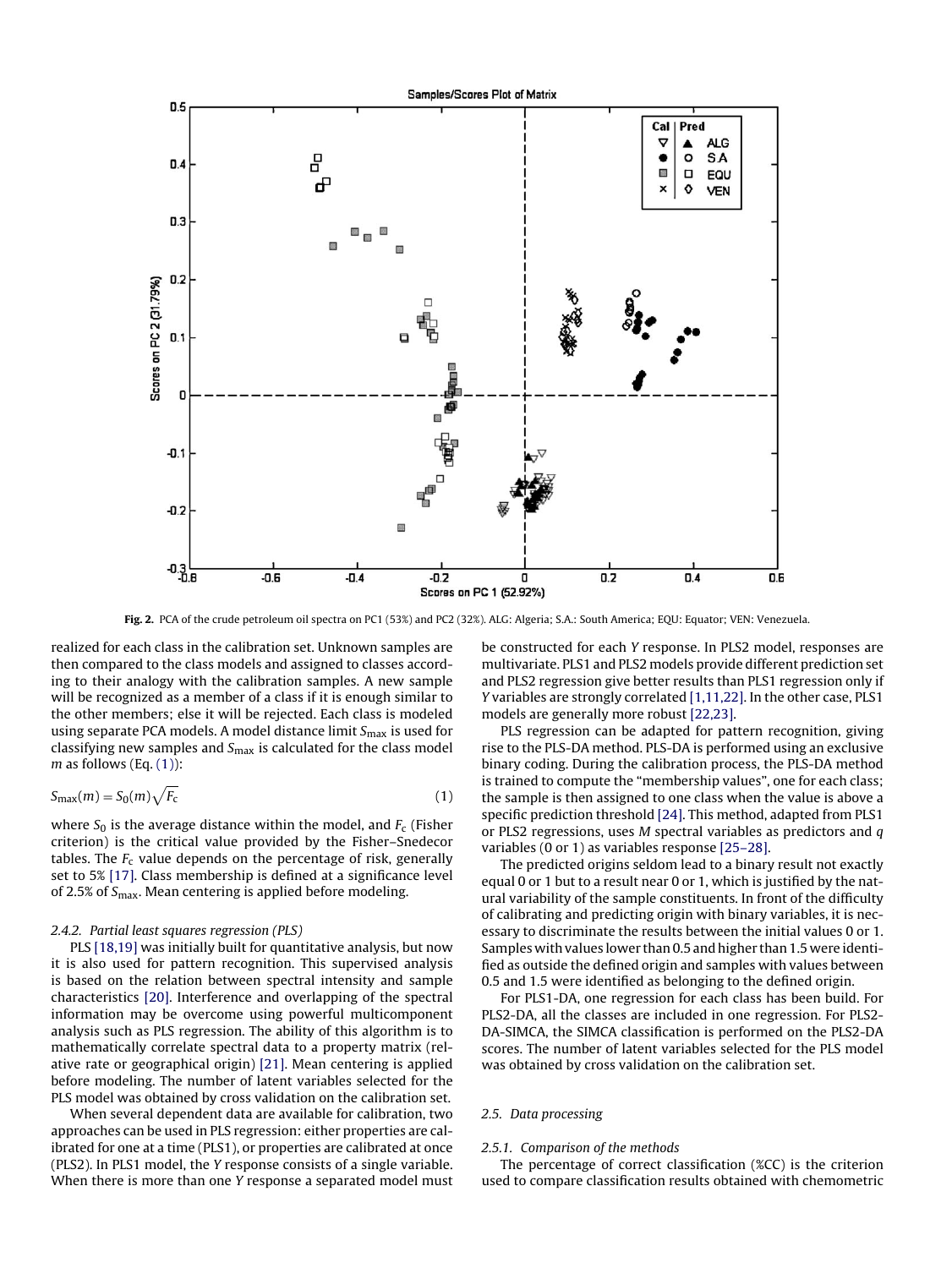

**Fig. 3.** Percentage of correct classification (%CC) for each petroleum oil origin as function of: (a) the number of principal component used in the SIMCA model; (b) the number of latent variable used in the PLS2-DA model; (c) the number of latent variable used in the PLS1-DA model.

methods:

$$
\%CC = \frac{N_c}{N_c + N_{ic}} \times 100\tag{2}
$$

where  $N_c$  is the number of correct classifications and  $N_{\text{ic}}$  is the number of incorrect classifications [29].

#### 2.5.2. Selection of variables with variance method

The total sample variance  $(S^2)$  of a sample set is explained by the intra-spectral variance (IntraSP) and by the inter-spectral variance (InterSP). IntraSP represents the variance of all spectra into one class (j spectra) calculated at each wavenumber calculated as follows  $(Eq. (3))$ :

$$
IntraSP = \frac{\sum_{i=1}^{j} (a_{ix} - \overline{a_x})^2}{j-1}
$$
 (3)

where  $a_{ix}$  is the absorbance of the spectrum *i* at the wavenumber x and  $a_x$  is the mean absorbance of all the *j* spectra into the class considered at the wavenumber x.

InterSP represents variance of all spectra (n spectra) into the sample set as follows (Eq. (4)):

$$
InterestSP = \frac{\sum_{k=1}^{n} (A_{kx} - \overline{A_x})^2}{n-1}
$$
 (4)



**Fig. 4.** NIR normalized spectra of virgin olive oil samples. (A) (4500–4800 cm−1) combination of CH stretching vibrations with other vibrational modes; (B) (5300–6100 cm−1) first overtone of CH2 stretching vibrations (methyl and methylene groups groups); (C) (6700–7450 and 7900–9000 cm−1) combination of CH stretching vibrations, and (D) (cm<sup>-1</sup>) second overtone of CH stretching vibrations (D: methyl and methylene groups groups).

where  $A_{kx}$  is the absorbance of the spectrum k at the wavenumber x and  $A_x$  is the mean absorbance of all the *n* mean spectra of each class considered at the wavenumber x.

Both intra- and extra-spectral variance have been calculated using the Bessel's correction,  $n - 1$ , where *n* is the number of spectra. InterSP and IntraSP are estimators of the distribution of spectral variances. The Fisher–Snedecor test [30] enables to determine whether a variance is significantly higher than another one by the calculation of the Fisher–Snedecor variable  $(F)$  according to Eq.  $(5)$ :

$$
F = \frac{\text{InterSP}}{\text{IntraSP}}\tag{5}
$$

IntraSP is an estimator of the intra-group variance  $\sigma_1^2$ , InterSP is an estimator of the inter-group variance  $\sigma_2^2$ .

The null hypothesis  $H_0$  ( $\sigma_1^2 = \sigma_2^2$ ) is tested against the alternative hypothesis  $H_1$  ( $\sigma_1^2 = \sigma_2^2$ ). If the ratio (j – 1)IntraSP/ $\sigma_1^2$  follows a  $\chi^2_{j-1}$  law and if the ratio (n – 1)IntraSP/ $\sigma^2_{\geq j}$  follows a  $\chi^2_{n-1}$  law, so that, under the null hypothesis  $\sigma_1^2 = \sigma_2^2$ , *F* is distributed as  $[\chi_{n-1}^2/j - 1]/[\chi_{m-1}^2/n - 1]$  which does not depend on the common variance  $\sigma^2$  of the two normal distributions, and can therefore be used as a test statistic.

The value F is compared to the Fisher criterion  $(F_c)$ .  $F_c$  is the critical value provided by the Fisher–Snedecor tables obtained by freedom degree number of interSP and by freedom degree number of IntraSP.  $F_c$  depends on the percentage of risk, generally set to 5% [17]. If  $F < F_c$ , the null hypothesis  $H_0$  is verified and the classification is impossible. If  $F > F_c$ , the null hypothesis  $H_0$  is not verified and the classification is possible. In this case, IntraSP is significantly lower than the InterSP. Thus, the corresponding spectral range will be selected for model construction. Discrimination power of variable selection procedure is estimated from the number of correctly classified samples.

#### 2.5.3. Software

The chemometric applications were performed by the UNSCRAMBLER software version 9.6 from CAMO (Computer Aided Modelling, Trondheim, Norway).

#### **3. Results**

#### 3.1. Classification of crude petroleum oils according to their geographical origins

Crude petroleum oils extracted from different petroleum fields [Algeria (ALG), South America (S.A.), Equator (EQU), and Venezuela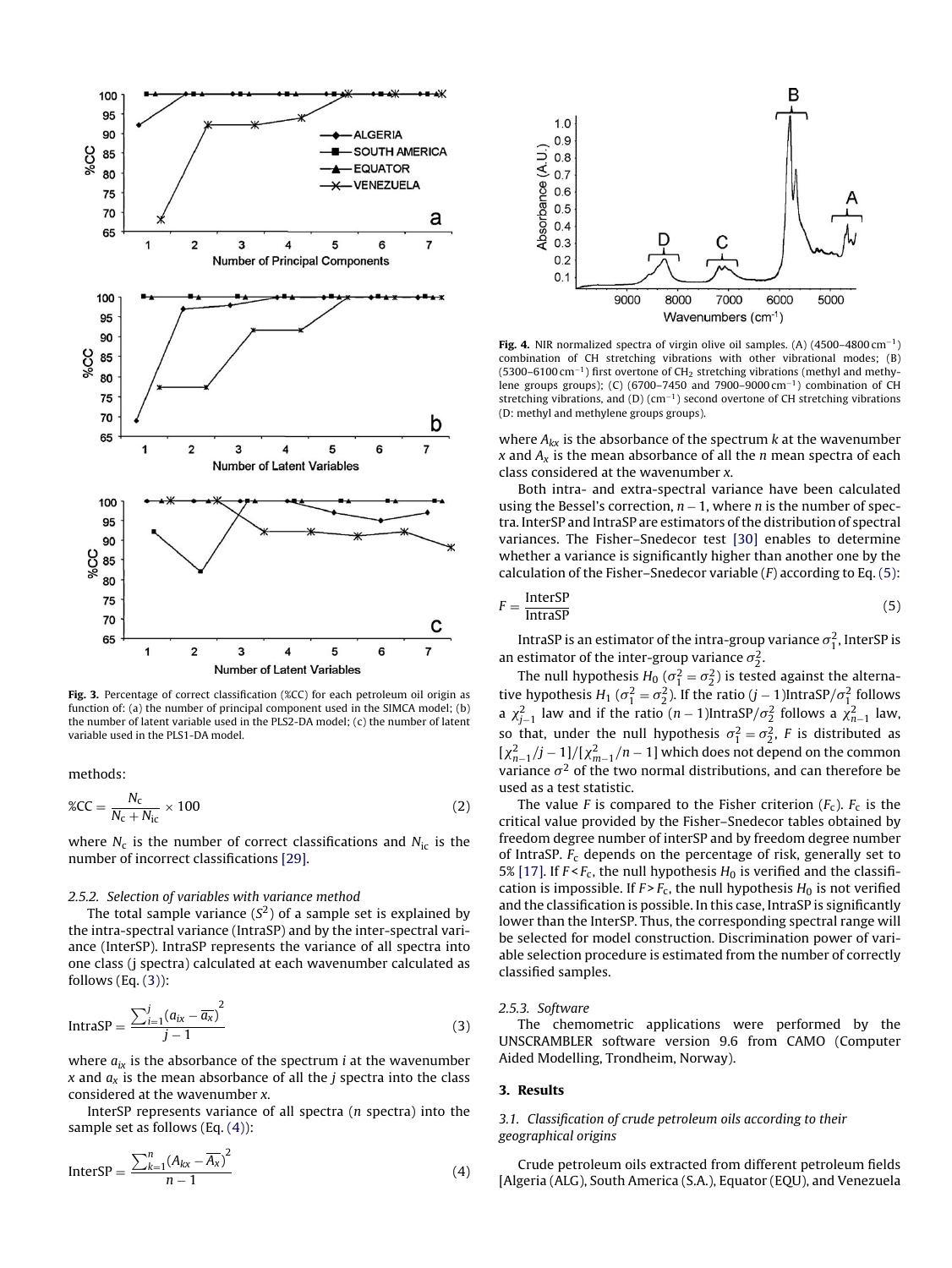

Fig. 5. PCA of the virgin olive oil spectra on PC1 (48%) and PC3 (17%). AP: Aix-en-Provence; HP: Haute-Provence; NI: Nice; NY: Nyons; VB: Vallée des Baux.

|  | Percentage of well classified petroleum oils for each statistical treatment in the $700-3400 \text{ cm}^{-1}$ spectral range. |
|--|-------------------------------------------------------------------------------------------------------------------------------|
|  |                                                                                                                               |
|  |                                                                                                                               |

| Origins               | <b>SIMCA</b> |    | PLS2-DA |    | PLS2-DA-SIMCA |         | PLS1-DA |    |
|-----------------------|--------------|----|---------|----|---------------|---------|---------|----|
|                       | %CC          | PC | %CC     | LV | %CC           | LV-PC   | %CC     | LV |
| Algerian (ALG)        | 100          |    | 100     |    | 100           | $4 - i$ | 100     |    |
| South American (S.A.) | 100          |    | 100     |    | 100           | $4 - 1$ | 100     |    |
| Equator (EQU)         | 100          |    | 100     |    | 100           | $4 - 1$ | 100     |    |
| Venezuelan (VEN)      | 100          |    | 100     |    | 100           | $4 - i$ | 100     |    |

%CC: correct classification percentage; PC: principal component; LV: latent variable.

**Table 1**

(VEN)] were analyzed by MIR spectroscopy. In spite of their different locations, these samples have similar MIR spectra (Fig. 1) and display characteristic bands of aliphatic hydrocarbons:  $v_{\rm as}$ CH $_3$ : 2952 cm $^{-1}$ ,  $v_{\sf as}$ CH<sub>2</sub>: 2922 cm $^{-1}$ ,  $v_{\sf s}$ CH<sub>2</sub>: 2853 cm $^{-1}$ ,  $\delta_{\sf as}$ C–H $\;$  in CH<sub>3</sub> and CH<sub>2</sub> groups: 1456 cm<sup>-1</sup>,  $\delta$ <sub>s</sub>C–H in CH<sub>3</sub> group: 1376 cm<sup>-1</sup>,  $\delta$ CH<sub>2</sub> in –(CH<sub>2</sub>)<sub>n</sub> (n > 3): 721 cm<sup>-1</sup>. Absorption bands describing aromatic compounds occur at 3052 cm<sup>-1</sup> ( $\nu = c-H$ ), 1602 cm<sup>-1</sup> ( $\nu_{C=C}$ ) and in the range 900–746 cm<sup>-1</sup> ( $\gamma$ <sub>C–H</sub>) characteristic of the number of adjacent hydrogen atoms on the aromatic ring.

Fig. 2 shows the PCA performed on the full MIR spectra (1402 variables) of crude petroleum oils that constitute four perfectly distinct groups. Prediction samples are highlighted in the score plot projection. The score plots are projected in the PC1-PC2 plane. These PCs explain respectively 53% and 32% of the spectral variance. Three groups are narrowed, and another group (EQU) is farthest. In the light of this PCA overview (85% of the spectral variance is explained with only 2 PCs), a good classification of crude petroleum oils was expected. In our previous work [8], the first principal component was attributed to the aliphatic part of the oil and the second one to oxidised and aromatic compounds.

The samples belonging to ALG, S.A. and VEN groups are very closed to each other unlike the EQU samples which have a large dispersion. This could be explained by an American Petroleum Industry (API) degree and chemical compositions more disparate in the EQU group than in the other ones [31].

The data were treated by different chemometric methods in order to predict their geographic origins. Table 1 shows the best

classification results obtained in prediction by each method to predict crude petroleum oil groups according to their geographical origin (ALG, S.A., EQU and VEN). These results were obtained on normalized spectra; spectral treatments as Multiplicative Signal Correction (MSC) or Standard Normal Variate (SNV) have not improved the results. The results of each classification model were 100% satisfactory with all methods. The number of principal components (PCs) and latent variables (LVs) were compared according to the percentage of correct classification. The PLS2-DA method used more LVs than PLS1-DA. The number of LVs in PLS1-DA is lower than the number of PCs used in SIMCA analysis except for S.A. group. Model built on SIMCA analysis of PLS2-DA results was good only with one principal component. Whatever the model, the number of variables (PCs or LVs) allowing to obtain good results is smaller than 5 and almost the same for each.

Fig. 3a shows the percentage of correct classification (%CC) as a function of the number of PCs used in the SIMCA model for each origin. When one principal component is used for all the models, 100% of good classifications are obtained for two origins (EQU and S.A.), 92% of good classification is obtained for ALG and 67% for VEN. The increase of PCs number conduced to 100% of good classification for all the origins. The VEN model obtained with 2 PCs provided to 92% of good classified samples, that represents only 4 misclassified spectra of the 65 analyzed. One hypothesis is that to get good results, it is necessary to have more PCs for models for near groups (ALG and VEN, according to the projection on PC1, Fig. 2) than for other groups that are more distant.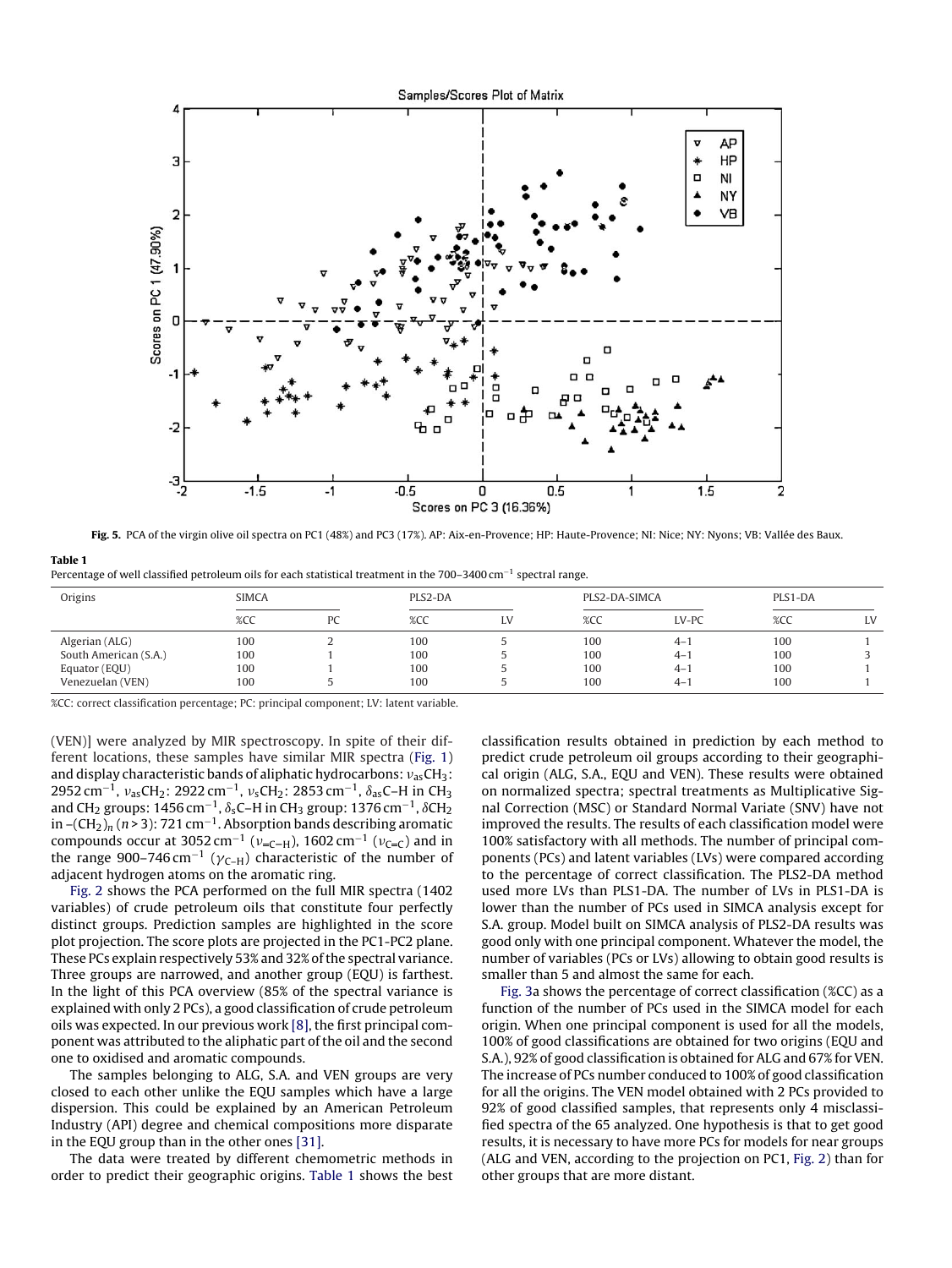

**Fig. 6.** Percentage of correct classification (%CC) for each virgin olive oil origin as function of: (a) the number of principal component used in the SIMCA model; (b) the number of latent variable used in the PLS2-DA model; (c) the number of latent variable used in the PLS1-DA model.

Fig. 3b shows the %CC as a function of the number of latent variables (LVs) used in the PLS2-DA model. The best model contained 5 LVs even if only 1 LV was necessary for S.A. and EQU origins to well predict all samples, because in PLS2 the same number of LVs must be chosen for all the origins.

Fig. 3c shows the %CC as a function of the number of LVs used in the PLS1-DA model. The number of LVs necessary to obtain the best model for PLS1-DA method was lower than the number of LVs used in PLS2-DA method, and comparable to the number of PCs used in SIMCA analysis. When the number of LVs for the PLS1-DA models increases the results of prediction are altered because of over fitting.

In this case, the variable selection was not necessary because all the petroleum crude oils are correctly classified.

#### 3.2. Classification of virgin olive oils according to their geographical origins

NIR spectra obtained for all virgin olive oil samples seem to be similar (Fig. 4). Band assessments were realized according to the literature [32,33]. Bands A (4500–4800 cm−1) are attributed to combination of CH stretching vibrations with other vibrational modes, bands B (5300–6100 cm−1) are attributed to first overtone of CH2 stretching vibrations (methyl and methylene groups), bands C (6700–7450 cm<sup>-1</sup>) are attributed to combination of CH stretching vibrations, and bands D (7900–9000 cm<sup>-1</sup>) are attributed to second overtone of CH stretching vibrations (D: methyl and methylene groups).

Fig. 5 shows the PCA performed on the full NIR spectra (2853 variables) of the virgin olive oils, which constitute five groups with high overlapping because of the very close RDO origins of the samples. The score plot which allow obtaining the best RDO group separation, are projected in the plane PC1, PC3 and explain 48% and 16% of the spectral variance. Even though the other PCs explain 35% of the spectral variance, plots of PC1 vs. PC2 (19%), PC2 vs. PC3, etc., do not allow a better group separation. The difficulty of obtaining five perfectly distinct groups comes from some similarities of the compositions of these virgin olive oil RDOs. For instance, Aglandau is one of principal cultivars in AP, HP and VB RDOs and Salonenque is the second principal cultivar in AP and VB RDOs with, however, different ratios. NI and NY RDOs are mono-varietal oils constituted respectively by Cailletier and Tanche cultivars.



Fig. 7. Ratio of InterSP/IntraSP of each class of petroleum oils. (a) Algerian; (b) South American; (c) Equator; (d) Venezuelan and (e) superposition with the mean spectra of each class and  $F_c$ .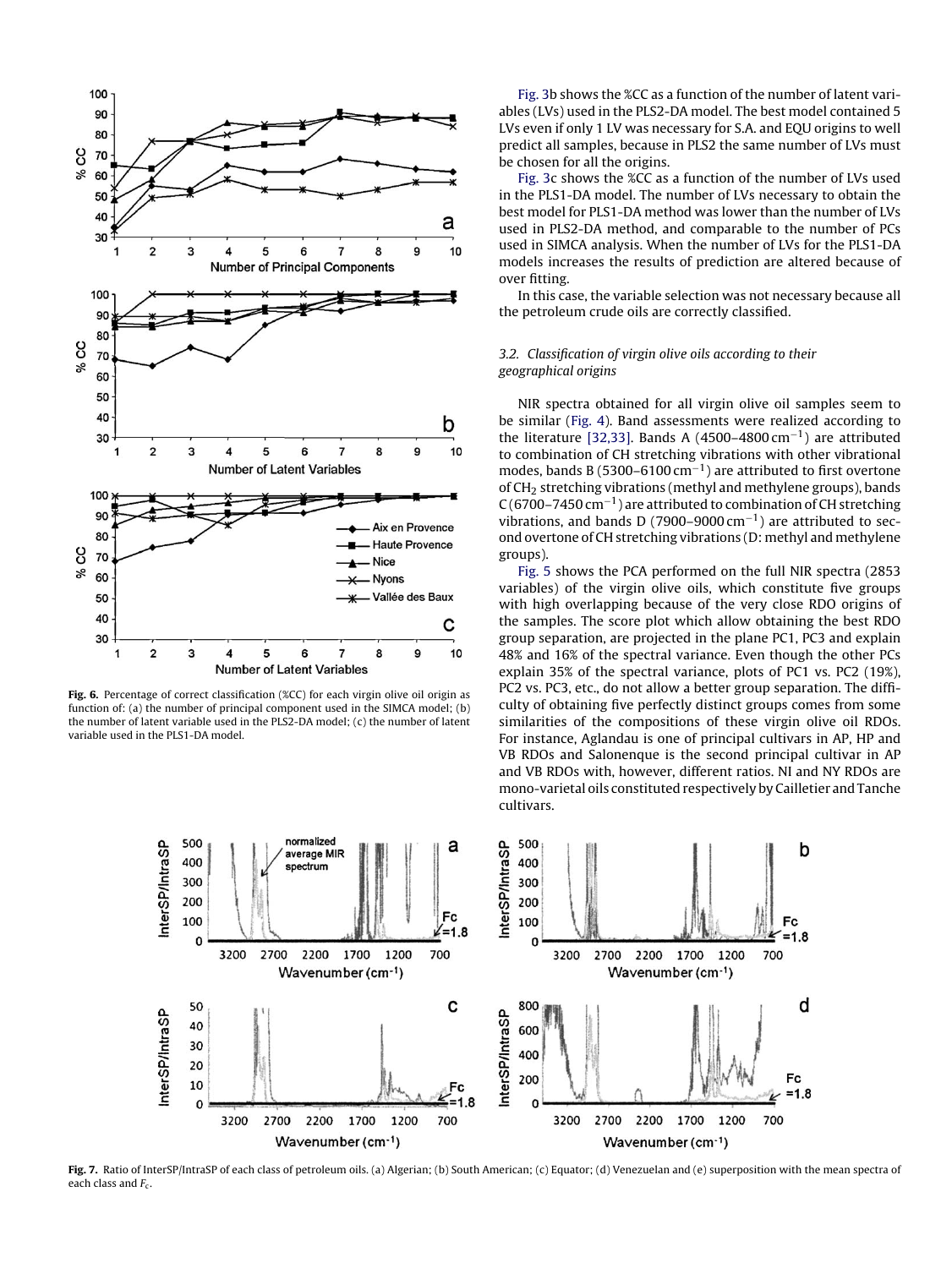

**Fig. 8.** Ratio of InterSP/IntraSP of each class of virgin olive oil. (a) Aix-en-Provence; (b) Haute-Provence; (c) Nice; (d) Nyons; (e) Vallée des Baux, and superposition with the mean spectra of each class and  $F_c$ .

Table 2 shows the best classification results obtained by each method to predict virgin olive oil groups according to the RDO origin (AP, HP, VB, NI and NY). Best result was obtained with PLS1-DA method, significantly better than SIMCA classification and PLS2- DA method. The results obtained using SIMCA classifications were poor for two origins (AP and VB); the percentage of correct classifications (%CC) was never more than 58% for VB and 68% for AP. The results obtained with PLS2-SIMCA are in the same order than the ones obtained with PLS1-DA, for VB and HP only one spectrum lead to bad classification.

Fig. 6a shows the %CC as a function of the number of PCs used in SIMCA model for each origin. Four components were enough to obtain the best %CC for VB prediction, but 7 PCs were used

for the prediction of AP, NY and HP and 8 PCs were used for the prediction of NI. The high numbers of PCs necessary to predict origin can be explained by the overlapping showed in the PCA score plots.

Fig. 6b shows the %CC as a function of the number of LVs used in the PLS2-DA model. The best model contained at least 8 LVs. More LVs did not significantly increase the %CC.

Fig. 6c shows the %CC as a function of the number of LVs used in the PLS1-DA model. The number of LVs necessary to obtain the best model for PLS1-DA method was between 5 and 9 according to the RDO.

For all the models, prediction of the AP and VB origins were the most difficult, because these oils came from the same cultivars with

#### **Table 2**

Percentage of well classified virgin olive oils in the prediction set for each statistical treatment in the 4500–10,000 cm−<sup>1</sup> spectral range.

| Origins              | <b>SIMCA</b> |    | PLS2-DA |    | PLS2-DA-SIMCA |         | PLS1-DA |    |
|----------------------|--------------|----|---------|----|---------------|---------|---------|----|
|                      | %CC          | PC | %CC     | LV | %CC           | LV-PC   | %CC     | LV |
| Aix-en-Provence (AP) | 68           |    | 93      |    | 97            | $8 - 1$ | 100     |    |
| Haute-Provence (HP)  | 91           |    | 100     |    | 99            | $8 - 2$ | 100     | b  |
| Nice (NI)            | 89           |    | 96      |    | 100           | $8 - 1$ | 100     | b  |
| Nyons (NY)           | 89           |    | 100     | ō  | 100           | $8 - 1$ | 100     |    |
| Vallée des Baux (VB) | 58           |    | 96      |    | 99            | $8 - 3$ | 100     |    |

%CC: correct classification percentage; PC: principal component; LV: latent variable.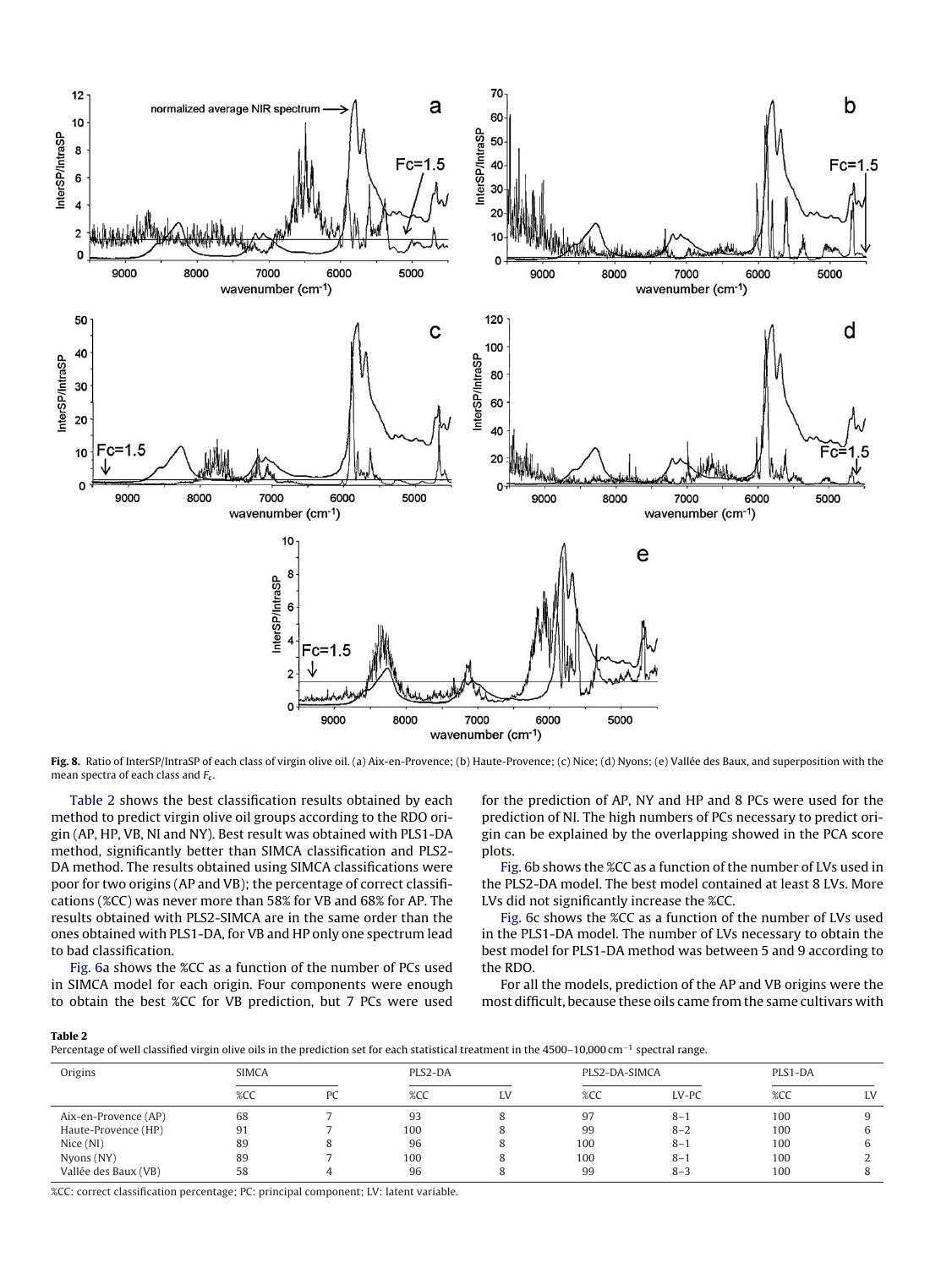

**Fig. 9.** First regression coefficients obtained in the 10,000–4500 cm−<sup>1</sup> spectral range for AP models by (a) PLS1-DA and (b) PLS2-DA. (c) First principal component obtained for the AP group by SIMCA analysis in the 10,000–4500 cm−<sup>1</sup> spectral range, (d) first regression coefficient obtained by PLS2-DA in the 6500–5500 cm−<sup>1</sup> spectral range and (e) first principal component obtained for AP model by SIMCA analysis in the 6500–5500 cm−<sup>1</sup> spectral range.

different rates. All the methods based on PLS-DA analysis give good results and the use of SIMCA classification performed on the scores obtained with PLS2-DA method do not improve the classification results significantly.

#### 3.3. Classification optimization by spectral selection

According to literature [34], the variable selection conduces to improved results for quantitative analysis. The variable selection could be done on the basis of the study of spectral variance, which may directly influence classification. Two points are important, the first one is spectral variance in one group (IntraSP), the second one is spectral variance for all data (InterSP). The Fisher–Snedecor test is used to compare the two variances. Fig. 7 shows ratios of InterSP/IntraSP as function of the wavenumbers calculated for each class of crude petroleum oils, in this case according to the different degrees of freedom  $F_c$  = 1.8. Ratios were higher to the  $F_c$  threshold for three origins ALG, S.A., VEN (Fig. 7a, b and d), which explain good results obtained for the classification of crude petroleum oils. The spectral ranges where interSP/intraSP ratios are higher than  $F_c$  correspond to the regions with significant bands, except for the water absorption bands at the spectral ranges (3300–3100 cm<sup>-1</sup>, 1700–1600 cm<sup>-1</sup>, 750–700 cm<sup>-1</sup>). Some crude petroleum oil samples contained a small amount of water which explained the high variance in these spectral ranges. The zones where the  $F_c$  is close to noise do not present absorption bands. For EQU (Fig. 7c), ratios were higher than  $F_c$  only in the 900–1500 cm<sup>-1</sup> and 2700–3000 cm<sup>-1</sup> spectral ranges. This observation is in good agreement with Fig. 2 where PCA shows high dispersion. The spectra used in this study are recorded in a spectrometer without any purge system, so it is not surprising to see some bands due to water vapor and carbon dioxide in the ratio.

#### **Table 3**

Percentage of well classified virgin olive oils in the prediction set for each statistical treatment in the 5500–6500 cm<sup>-1</sup> spectral range.

| Origins              | <b>SIMCA</b> |           |     | PLS2-DA |     | PLS2-DA-SIMCA |  |
|----------------------|--------------|-----------|-----|---------|-----|---------------|--|
|                      | %CC          | <b>PC</b> | %CC | LV      | %CC | LV-PC         |  |
| Aix-en-Provence (AP) | 70           | 5         | 100 | 8       | 96  |               |  |
| Haute-Provence (HP)  | 99           | 5         | 100 | 8       | 100 | $8 - 1$       |  |
| Nice (NI)            | 92           | 2         | 100 | 8       | 100 | $8 - 1$       |  |
| Nyons (NY)           | 95           | 5         | 100 | 8       | 100 | $8 - 1$       |  |
| Vallée des Baux (VB) | 68           | 2         | 96  | 8       | 96  | $8 - 1$       |  |
|                      |              |           |     |         |     |               |  |

%CC: correct classification percentage; PC: principal component; LV: latent variable.

Fig. 8 shows ratios of InterSP/IntraSP as a function of wavenumbers, calculated for each class of virgin olive oils in this case according to the different degrees of freedom  $F_c = 1.5$ . The ratios were not always higher than the  $F_c$  threshold, which is why the SIMCA classification gives poor results. In order to confirm these results, the virgin olive oils have been classified in the 6500–5500 cm−<sup>1</sup> spectral range, where InterSP versus IntraSP is higher than  $F_c$  for all virgin olive oil classes. The selected region must be the same for all the origins in order to perform PLS2 analysis. So the 6500–5500 cm<sup>-1</sup> (518 points) spectral range is used for all the analyses.

Table 3 shows the best classification results obtained by each method except for PLS1-DA (100% of good predictions in the previous results) to predict virgin olive oil groups according to the RDO origin (AP, HP, VB, NI and NY). Hence, the percentage of correct classified samples increased. In the 6500–5500 cm−<sup>1</sup> spectral range, SIMCA analysis performance was increased. The %CC varied between 68% and 99%. There is a clear improvement with regards to the number of PCs used in each model. The decrease of PCs used proves that models are now more robust. Both PLS2-DA and PLS2